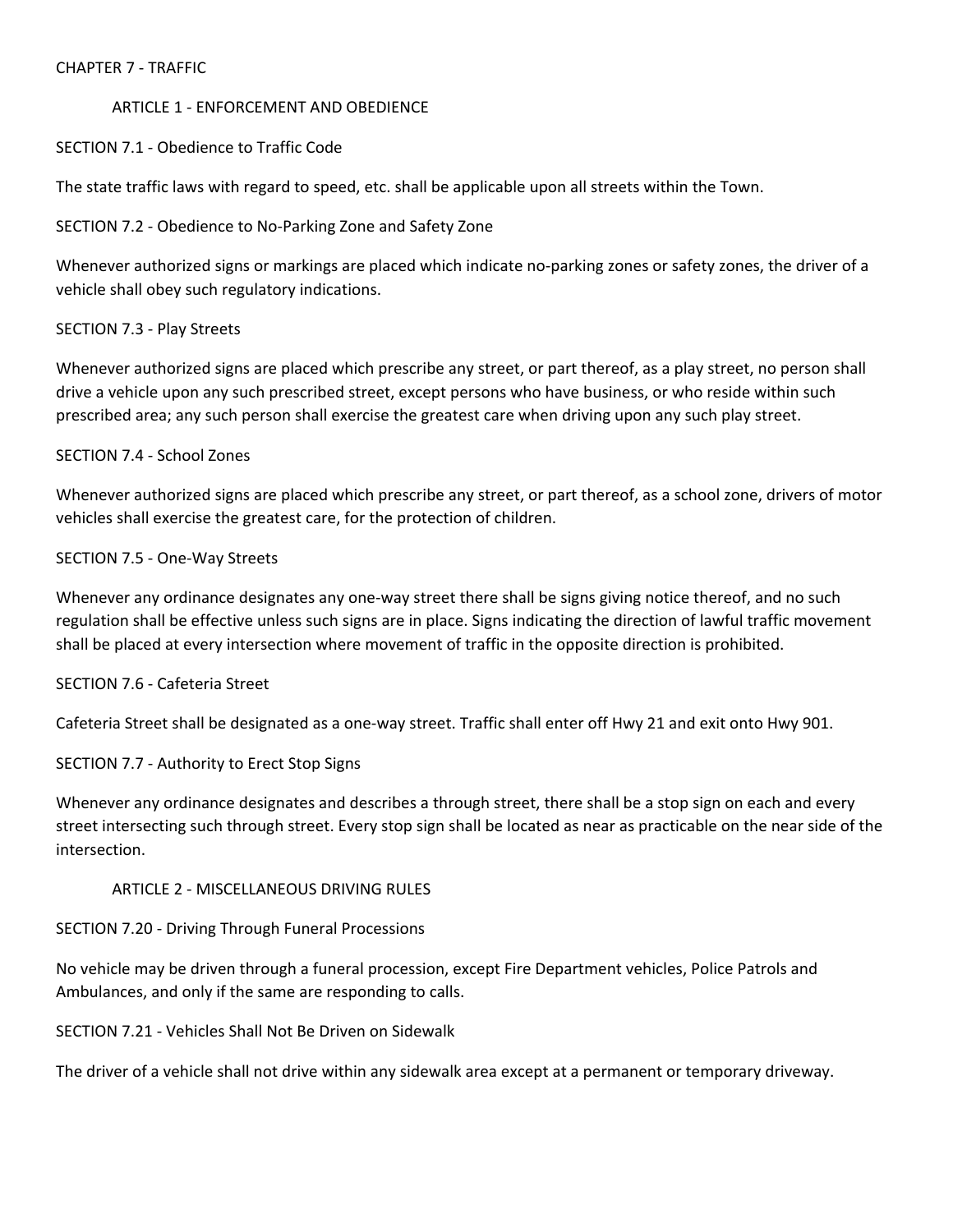## SECTION 7.22 - Clinging to Moving Vehicles

Any person riding upon any bicycle, motorcycle, coaster, sled, roller skates, or any toy vehicle, shall not attach the same or himself to any public conveyance, or moving vehicle.

SECTION 7.23 - Riding on Handlebars Prohibited

The operator of a motorcycle, or bicycle, when upon a street, shall not carry any person upon the handlebars, frame, or tank of his vehicle, nor shall any person so ride upon any such vehicle.

SECTION 7.24 - Moving Cars from Parked Position

Parked cars shall move out in the direction headed, or if they are parked at an angle with the curb, they shall back out at that angle until they have cleared the other cars, and shall then proceed in the direction in which they are most nearly headed.

ARTICLE 3 - PEDESTRIANS

SECTION 7.40 - When Pedestrians Shall Yield

Every pedestrian crossing a roadway at any point other than within a marked cross walk or within an unmarked cross walk at an intersection shall yield the right of way to all vehicles upon the road.

SECTION 7.41 - Pedestrians Walking Along Roadways

(a) Where sidewalks are provided it shall be unlawful for any pedestrian to walk along and upon an adjacent roadway.

(b) Where sidewalks are not provided any pedestrian walking along and upon a highway shall when practicable walk only on the left side of the roadway or its shoulder facing traffic which may approach from the opposite direction.

SECTION 7.42 - Pedestrians soliciting Rides or Business

No person shall stand in a roadway for the purpose of soliciting a ride, employment, or business from the occupant of any vehicle.

SECTION 7.43 - Drivers to Exercise Due Care

Notwithstanding the foregoing provisions of this Article every driver of a vehicle shall exercise due care to avoid colliding with any pedestrian upon any roadway: shall give warning by sounding the horn when necessary: and shall exercise proper precaution upon observing any child or confused or incapacitated person upon a roadway.

ARTICLE 4 - REGULATIONS FOR BICYCLES

SECTION 7.50 - Observance of Traffic Regulations

Any person operating a bicycle shall be required to observe traffic regulations and traffic control signals in the same manner as required of motor vehicles and shall also be required to have such bicycle under complete control before entering any highway within the Town.

SECTION 7.51 - Riding on Bicycles

A person propelling a bicycle shall not ride other than astride a permanent and regular seat attached thereto.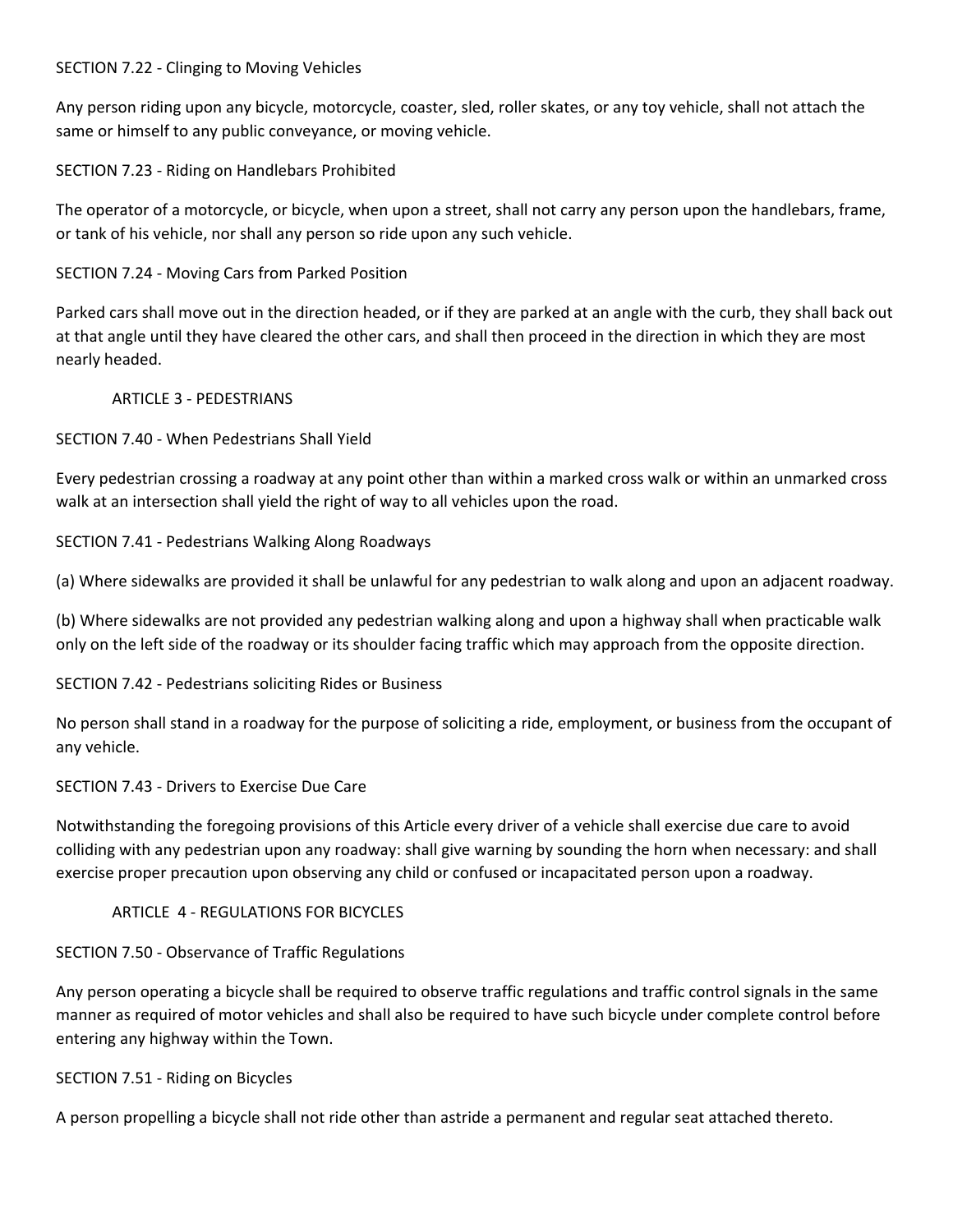### SECTION 7.52 - Riding on Roadways and Bicycle Paths

(a) Every person operating a bicycle upon a roadway shall ride as near to the right-hand side of the roadway as practicable, exercising due care when passing a standing vehicle or one proceeding in the same direction.

(b) Persons riding bicycles upon a roadway shall not ride more than two abreast except on paths or parts of roadways set aside for the exclusive use of bicycles.

(c) Whenever a usable path for bicycles has been provided adjacent to a roadway bicycle riders shall use such path and shall not use the roadway.

SECTION 7.53 - Speed

No person shall operate a bicycle at a speed greater than is reasonable and prudent under the conditions existing.

SECTION 7.54 – Emerging From Alley or Driveway

The operator of a bicycle emerging from an alley, driveway or building, shall upon approaching a sidewalk or the sidewalk area extending across any alleyway, yield the right of way to all pedestrians approaching on said sidewalk or sidewalk area, and upon entering the roadway shall yield the right of way to all vehicles approaching on said roadway.

SECTION 7.55 - Helmets

Helmets are required for all bicycle riders on public streets

ARTICLE 5 - STOPPING, STANDING OR PARKING PROHIBITED IN SPECIFIED PLACES

SECTION 7.60 - Stopping, Standing or Parking, Prohibited, No Signs Required.

No person shall stop, stand or park a vehicle, except when necessary to avoid conflict with other traffic or in compliance with law or the directions of a police officer in any of the following places:

On a sidewalk

In front of a public or private driveway

Within an intersection

Within 15 feet of a fire hydrant

On a crosswalk

Within 30 feet upon the approach to any stop sign or traffic-control signal located at the side of a roadway

Within 20 feet of the driveway entrance to any fire station

Alongside or opposite any street excavation or obstruction when stopping, standing or parking would obstruct traffic

On a roadway side of any vehicle stopped or parked at the edge or curb of a street; i.e. double parking

At any place where official signs prohibit stopping